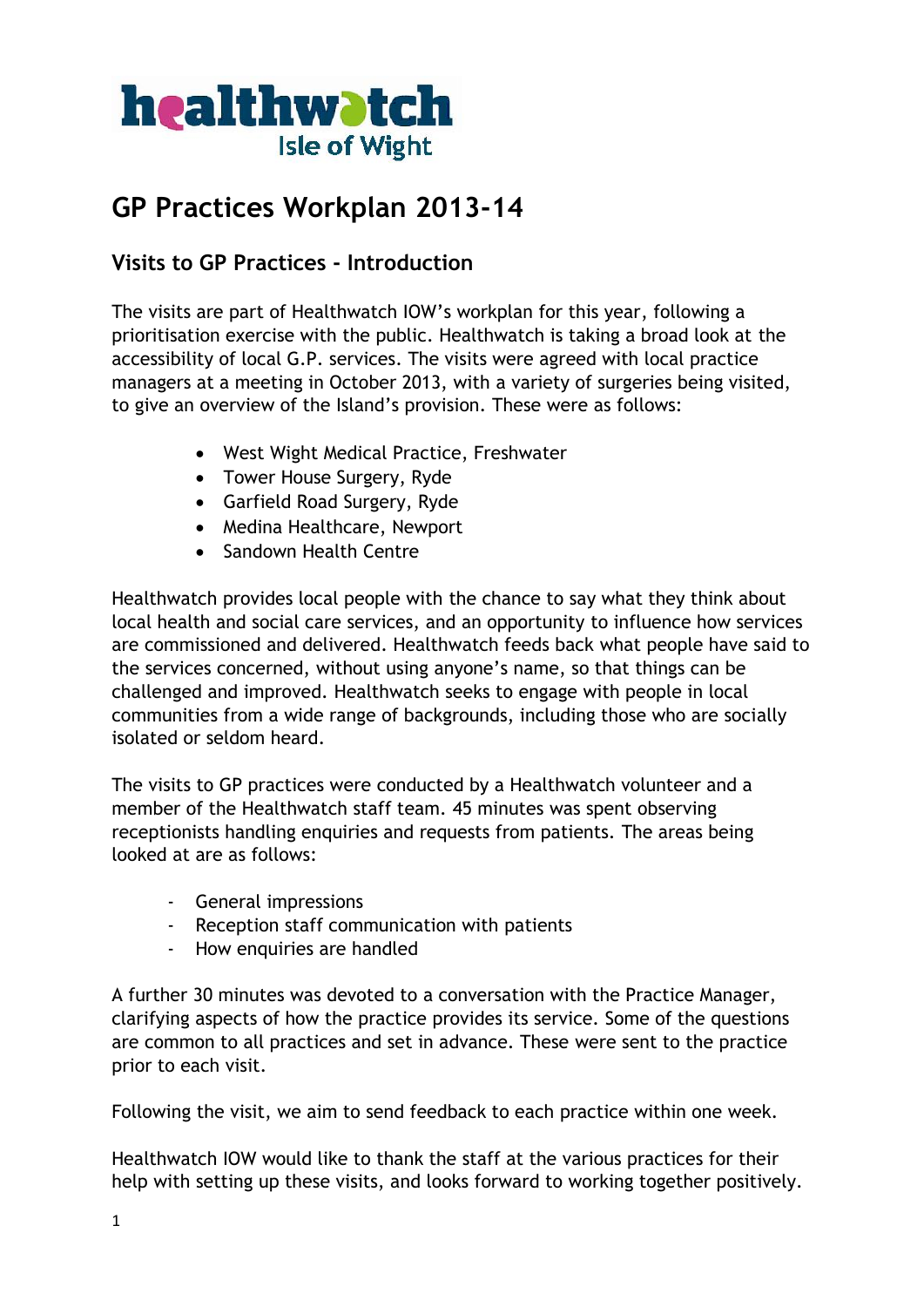## **Sandown Health Centre**

**Visit undertaken by Pamela Cranefield (Healthwatch volunteer) and Chris Gale (Healthwatch staff team member)**

**Date of Visit: 23rd January 2014 Time of Visit: 8.00 a.m. to 9.45 a.m.**

## **Visit Outline:**

The visit began with 45 minute period observing patient enquiries. One visitor was in the reception area where two members of staff were taking telephone calls and dealing with face-to-face enquiries; the other visitor being in an adjoining area where two further staff members were available to take telephone calls.

Following this, a 30 minute conversation was held with the practice manager who then showed the visitors around the building. Brief introductions were made to a range of practice staff during this tour.

## **Overall Impression:**

The practice is housed in a purpose-built two-storey building which is around seven years old. The centre is bright, clean and roomy with an accessible and easily navigated layout.

The reception desk is located directly opposite the main entrance, with a spacious waiting area a few yards further away. G.P. consultation rooms and treatment areas used by nurses and other clinicians are located on the ground floor. A small minor injury facility is also located on this floor. The upper floor is accessible by stairs or a lift, and has further clinical rooms, mostly used by visiting providers such as the Age UK nail-cutting service. Also on the upper floor is a spacious general purpose room used largely for health education purposes. There is a small waiting area on the upper floor, and also administrative accommodation.

## **Telephone Contacts:**

During the visit a total of thirty-one calls were observed, taken by four practice staff. Two members of staff covered the reception desk and also took calls. Two further staff members took calls in an adjoining area out of sight of reception

The first ten minutes of the observation period was the busiest, with staff members taking calls almost continuously. It was explained that incoming calls stay in a "loop" and can be answered regardless of designated receptionist. Each call was answered promptly as soon as each staff member completed their previous enquiry, but when all staff members were occupied the phone rang for longer periods.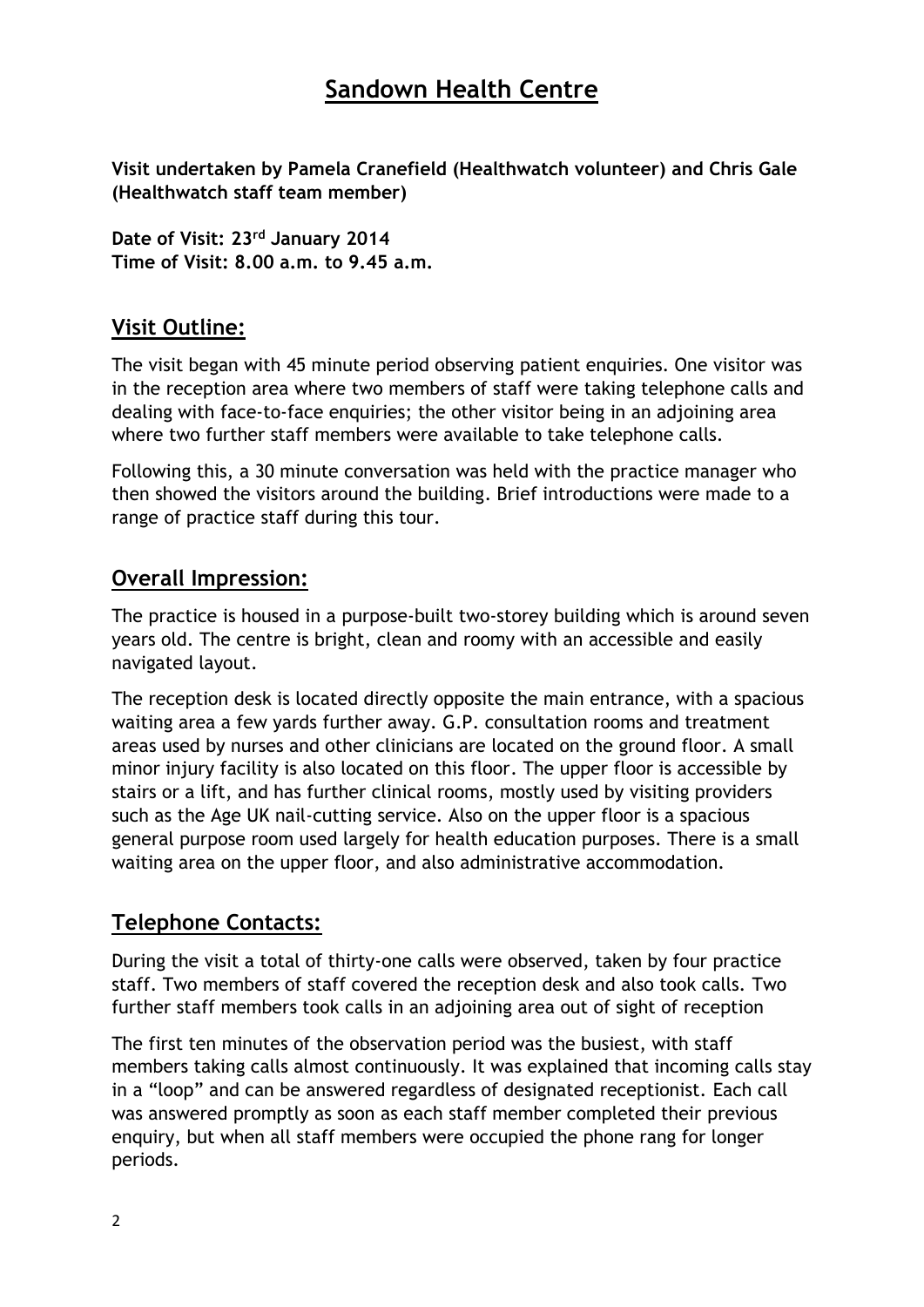Incoming calls were answered in a friendly and helpful manner. Most calls were straightforward appointment requests, which were dealt with courteously but succinctly. Where a more detailed conversation was needed, time was spent clarifying the nature of the enquiry to ensure an appropriate response or action. The main outcome of each call was summarised by the staff member at the end of each call to ensure clarity.

Where the call was a request for a G.P. appointment, staff members took care to ask patients about their preferred doctor, and if this doctor was not available at the desired time, to explain other options. Same-day appointments were still available during the period observed, though some patients opted to make a prebooked appointment, usually for the following week.

One call related to wound management and required appointments with both a doctor and a nurse, the staff member took care to co-ordinate the two appointments so that this could be done in one visit to the surgery.

Another call related to a possible episode of deep vein thrombosis. The patient was advised to go directly to the Beacon Centre, even though an appointment was pending at Sandown. The call was handled in a competent and friendly way.

One patient was offered an early evening appointment the same day, and briefed on gaining access using the doorbell as Reception would be closed by then.

One call related to confusion over a prescription; the staff member acknowledged there had been a 'mix-up', and said she would arrange for the matter to be rectified, and for the necessary communication with the pharmacy to be handled promptly.

At one point a patient was told the appointment initially offered had "disappeared" during the course of the conversation as someone else in the team had booked this for another patient during the phone call. The staff member apologised for having to withdraw the offered time, but another was arranged immediately.

One conversation was with a patient who appeared to be in a state of agitation. The staff member dealt with this clearly and firmly, without asking personal questions. An appointment was arranged the same morning, with the staff member giving re-assurance that it had indeed been arranged.

#### **Face-to-face Contacts:**

A total of twenty face-to-face contacts were observed. The staff members at the reception desk were also taking telephone calls; these are noted above.

Most of these contacts were straightforward check-ins for appointments, or prescription requests. These were handled politely and efficiently, with an appointment card being printed out if the patient wished. The receptionists also dealt with a few non-patient enquiries, for example from a visiting computer technician.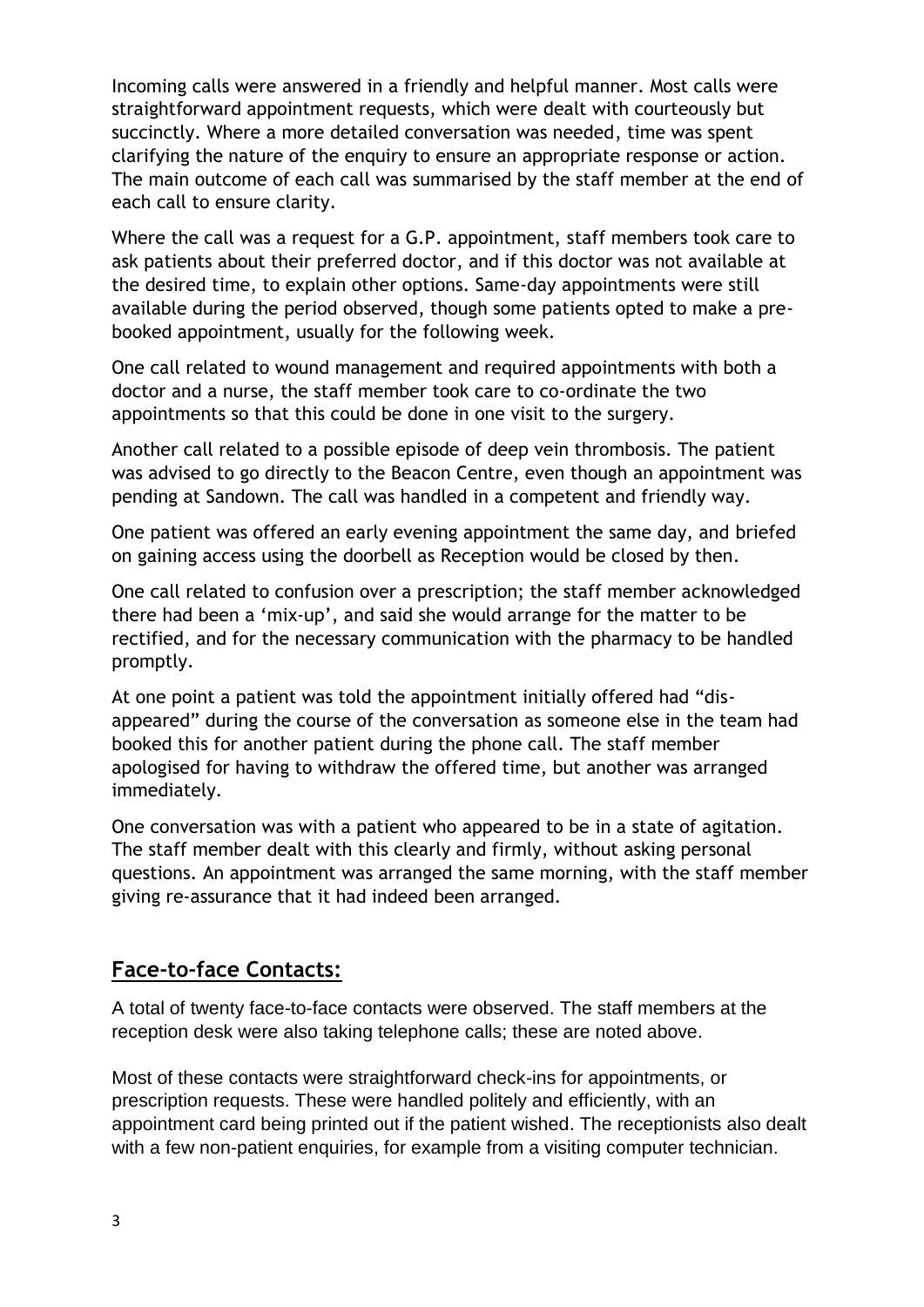One patient said they had called in due to not being able to get through on the telephone line. There were no appointments available with the patient's preferred doctor, but an appointment was arranged that the patient was happy with.

Two patients arrived at reception with enquiries about prescriptions, both rather abrupt in manner. The receptionist remained helpful and polite.

Where patients were arriving for blood tests the receptionists took care to explain what they needed to do in preparation.

One enquiry was from a patient who was in the process of registering at the practice. The receptionist took time to explain the process, and also arranged an appointment anticipating that registration would take place quickly. The receptionist responded to the patient's query as to whether they had previously left an identity document at the surgery by mistake. After checking for lost property, suggestions were given of other ways of locating the document if it had been found and handed in elsewhere.

Another patient arrived with a request for a prescription and an x-ray form, having been advised to collect them in a phone call from one of the G.P.s the previous evening. The receptionist was unable to locate these on the system and apologised to the patient for the delay.

Two receptionists were present during most of the observation period. At one point both receptionists were dealing with enquiries that necessitated leaving the desk, leaving reception unstaffed for a brief period. A third member of staff quickly arrived to answer enquiries. After 8.30 a.m. the area became much busier, at which point a third receptionist came in to join the other two.

## **Practice Manager Conversation:**

The practice manager had answered general questions about the practice via the pre-visit Background Questions form. The practice covers a wide area from Brading to northern Shanklin, and the rural area as far as Arreton. The boundaries overlap with those of other local practices.

The practice has 11,666 registered patients of whom 3,034 (26%) have a one of the following long-term conditions: heart disease, lung disease, stroke, blood circulation problems, kidney disease, dementia, dementia, rheumatoid arthritis or a mental health problem. 638 patients have two of these conditions, 297 have three, 89 have four and 47 have 5 or more.

The practice has seven G.P.s all but one of whom are longstanding members of the practice team. Each patient is registered with a specific G.P. and the practice prefers that patients would usually see their own G.P. This is felt to offer a greater degree of understanding of that patient's clinical data, as the G.P. has a knowledge of the context of that particular patient and can interpret information in that light.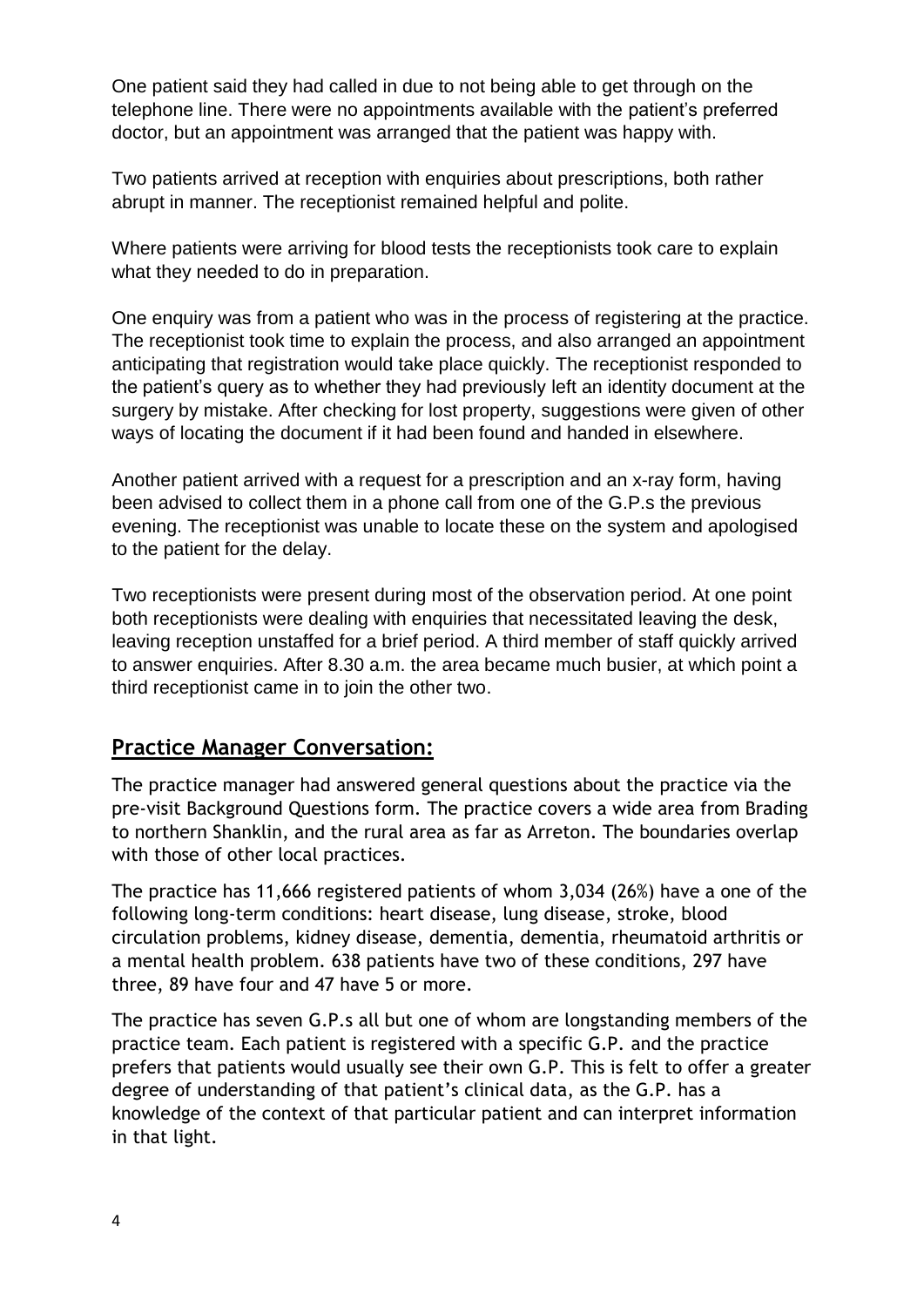A late surgery is run each Wednesday, with G.P. appointments available between 6.30 p.m. and 7.30 p.m. Two G.P.s are present for this surgery. Doctors also contact patients by phone in the evening if required sometimes as late as 8.00 p.m.

A certain number of appointments are kept for same-day booking. If these are already booked and the matter is urgent, the patient is advised to attend at 5.15 p.m. to be seen on a "sit and wait" basis. This session can become busy, with two doctors in attendance and up to twenty patients on occasion. As much time is allowed to complete this session as required. The nurse practitioner helps during this session by seeing those patients who can be seen by a nurse rather than a doctor.

There are eight nurses, all of them part-time. A range of services is offered including checks for people with long term conditions, immunisations, wound management and smoking cessation. Blood tests are also taken at the centre.

There is a minor injury unit at the centre, which enables patients to be treated locally rather than have to travel to Newport. If the injury is too major to be dealt with at the centre the patient is advised to attend Accident & Emergency, and if necessary an ambulance is called.

The practice provides services to a several local residential and nursing homes, including one where there is an intermediate care bed for patients recovering from hospital treatment. Each home has a specific G.P. allocated to assist continuity.

The practice has devised its own Carers Policy, and takes a pro-active approach to identifying unpaid carers amongst its own patients. Permission is sought from patients to pass on their details to the Carers U.K. Isle of Wight branch, and information given about carers' needs assessments undertaken by the local authority.

The purpose-built centre is seen by staff as a great improvement on the previous smaller accommodation in central Sandown. Members of the team had input into the design process and the layout is accessible and convenient. The present accommodation includes a private room where patients can be taken if they have received troubling news, and need time to absorb this. One thing the design had not allowed for was a clearly-visible place for the electronic check-in unit in the reception area. As a result this is currently a little tucked away and less well-used than it might be, but there are plans to re-site it.

It was explained that the practice phone system can accommodate up to eight incoming calls. Calls will be held in a queue until answered. If eight callers are already waiting, any further callers will hear the engaged tone. The present system was adopted to replace a previous one that used an 0845 number. Outgoing calls by practice staff are made via a separate phone system to allow capacity for incoming patient calls.

For patients with a visual impairment large print correspondence can be requested, though other formats are not available at present. A number of staff are waiting for training in British Sign Language. It was indicated that if sign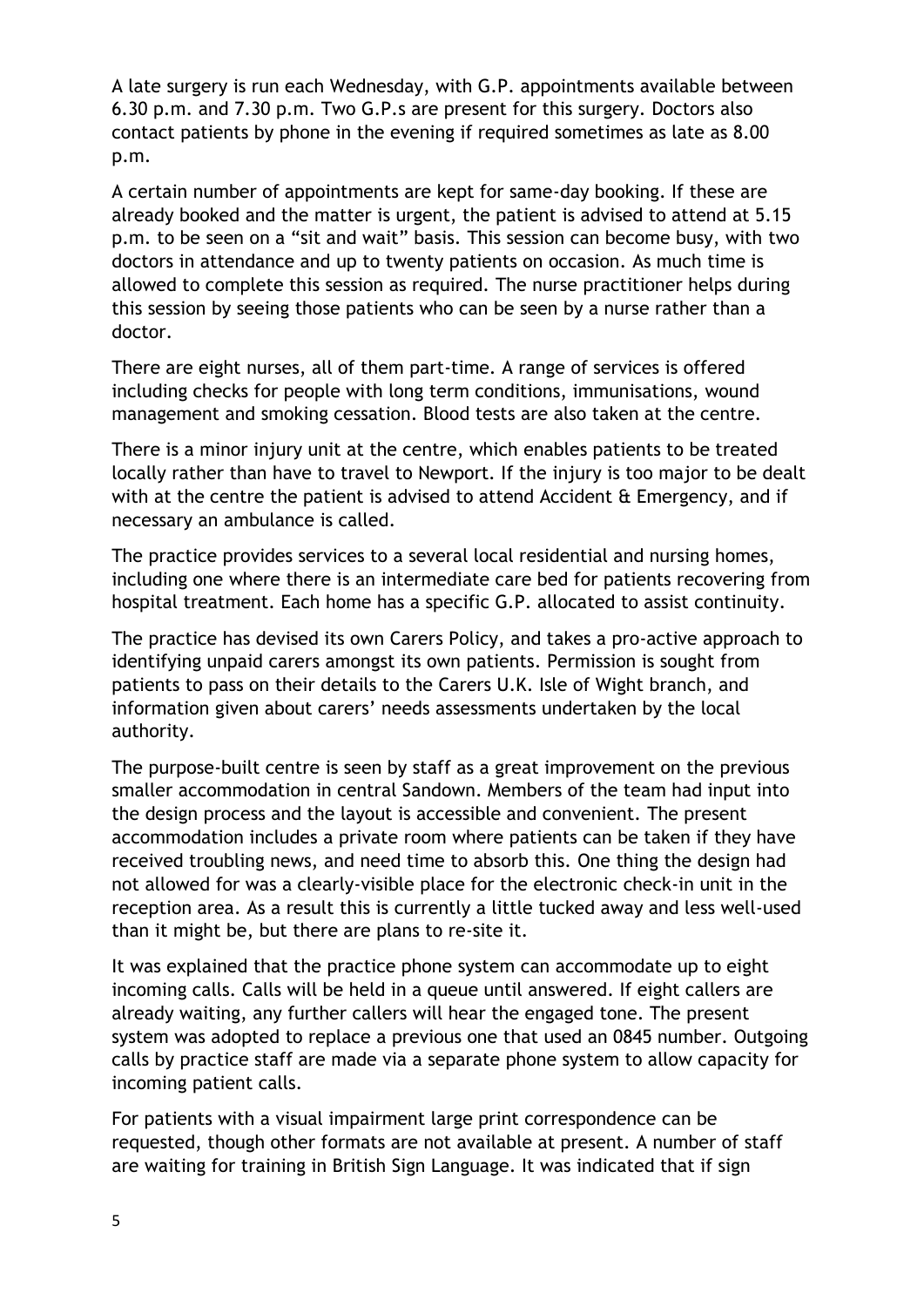language interpretation was required by a patient that this could be arranged, though the practice is not currently in touch with any providers.

For patients whose first language is not English access was previously available to a telephone translation service but this is no longer available via the Primary Care Trust license as previously. We were told that patients in these circumstances largely have English at a sufficient level to communicate with clinicians in that language. We were told that family members may act as interpreters where required. Links to a general factsheet in twenty languages about G.P. services are available on the practice website, though not all the links are currently working.

We were told that the practice has an active Patient Participation Group (PPG), which is convened specifically each year at the same time as the patient survey. The practice has a policy whereby a patient who checks in for an appointment more than 10 minutes late is asked to forego that appointment and book another. Following a PPG meeting the wording was changed of a notice outlining this approach, to a version felt to be more user-friendly. Also in response to feedback, a visual display is being introduced in the waiting area in addition to the tannoy, to assist those with a hearing impairment.

The visitors were told that fundraising by the local community has allowed for purchase of additional items of equipment and this activity is ongoing.

## **Conclusion:**

The practice was found to be well-designed, well-equipped and well-run. Staff dealt courteously and efficiently with patients, and spent enough time to help them as effectively as possible. There is a systematic approach to patient care from a well-established group of G.P.s who we were told take care to get to know their own patients. The late afternoon urgent appointment surgery and the minor injury unit provide added flexibility for patients. The practice has a proactive approach to identifying carers and linking them to appropriate support.

#### **Recommendations:**

The following three suggestions are made:

- 1. It was noticed that the reception desk has a lowered section on the far right hand side, as seen by the patient. This section is suitable for use by wheelchair users, but the area itself, and the adjacent areas of floor would benefit from being clearer for ease of manoeuvrability and use.
- 2. The practice could benefit from a greater awareness of local agencies that can provide sign language interpretation and correspondence in alternative formats, e.g. audio. Although the visitors were told that such facilities could be made available, prior knowledge would assist in providing such support in a timely manner.
- 3. The practice's work around unpaid carers should be shared more widely as an example of good practice.